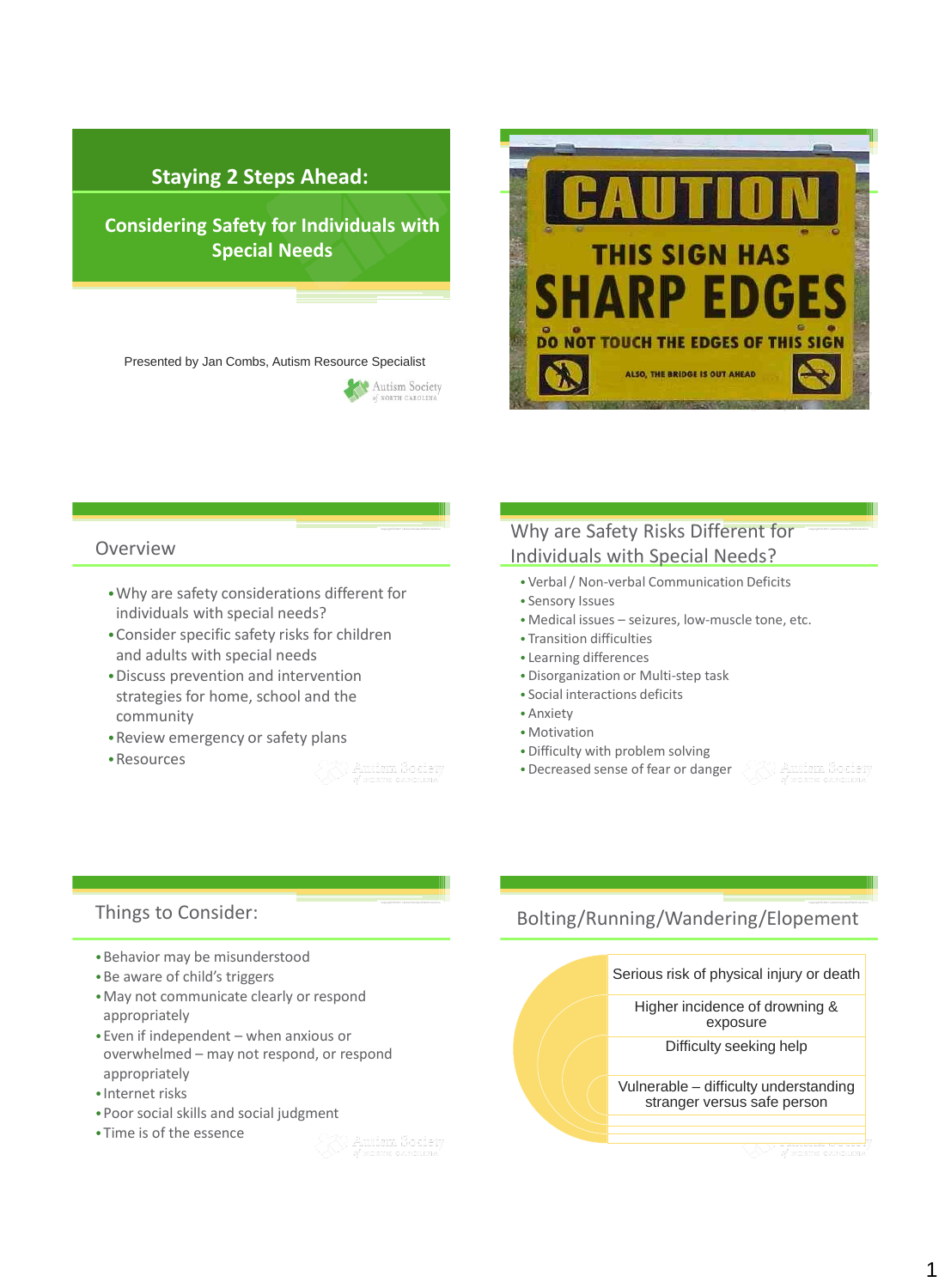# Securing Your Home

- Consider implications of mobility impairments
- Safeguard windows and doors ▫ Locks/chimes/alarms/security features



- Consider furniture placement
- Label/organize everyday items
- •Place visual aids on exterior doors, windows and exit points, etc.
- •Secure dangerous materials and items
- •Fencing with self-closing and self-latching gates
- •Visitors

# Safety First – Plan Ahead

- •Out of routine events family reunions/ holidays/ vacations – who will be aware/responsible for keeping track of your child with ASD?
- •Scope out environments ahead of time for potential safety issues – Google Earth

<http://www.google.com/earth/>

- •Avoid or cut short activities that might be difficult or engage respite care
- •Plan ahead call parks for accommodations; "checkin" ahead of time

Safety is as simple as ABC – Always Be Careful. - Author unknown

# Safety Concerns at School

- •Visit child's school and classroom.
- •Speak to teacher and administration at school and discuss safety concerns.
- •Share information on triggers, methods that calm child, any tracking system or devices used
- •Include safety goals in child's IEP
- •Create child's schedule that will address need for supervision during transition periods

## Elopement / Wandering from School

- •If child has wandering/elopement tendencies, then educate school staff – or any temporary caregivers – as to unique risks for individuals w/ASD.
- •Discuss prevention plans w/school staff and make sure plans are posted and implemented.
- •Share information with SRO Security Resource Officer.

## Elopement/Wandering from School - continued

- •Insist all staff follow written response protocol that involves calling 911 immediately – staff should not waste time conducting search before calling law enforcement.
- •Request in writing that the school response protocol should include immediate notification of the parent/primary caregiver of any wandering related incidents. Make sure to add this information in the student's IEP.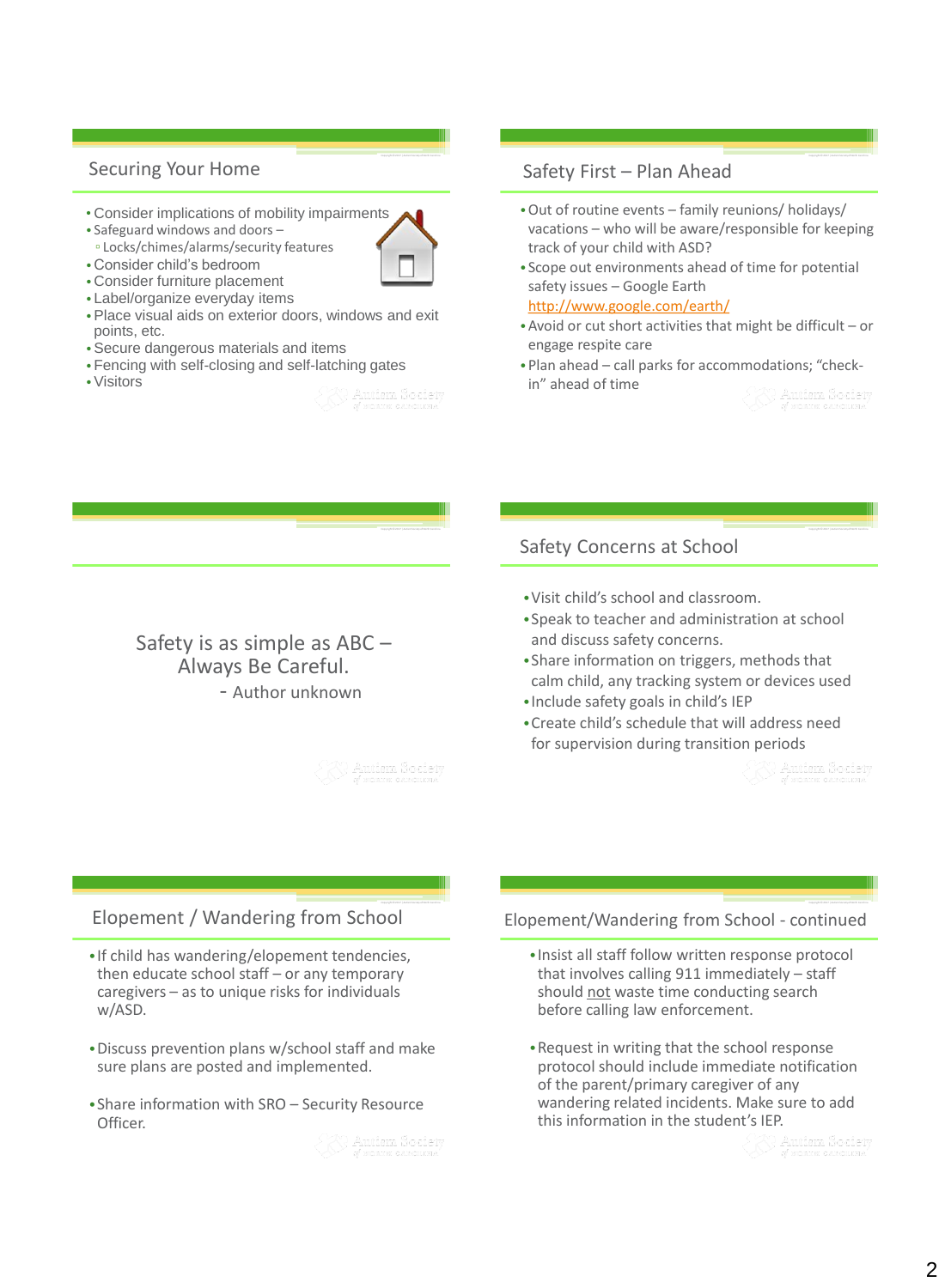# Suggested Actions to Take

- Contact local first responders
- Flag your information in the 911 system
- Child ID Card or Personal ID Record
- Consider fingerprinting your child for your records only
- Apps: FBI child ID app, ICE4Autism app
- •Identification aides bracelet, necklace, shoe tags, clothing labels, temporary tattoo, ID cards
- Service Animal
- Consider asking your doctor about wandering diagnosis code **Z91.83** (Wandering in Diseases Classified Elsewhere).
- Tracking devices

## Do Your Research

Before buying a tracking device, consider:

- •Initial costs, monthly/maintenance fees
- •Battery life
- •Ease of use, any special instructions
- •Any resistance to wearing item
- •Water resistance, shatterproof, tamper proof
- •Real-time positioning
- •Network coverage in your local area
- •How accurate or reliable is device? How secure?
- •Casual coverage or high service needed?

## Tracking Devices



- GPS / Global Positioning System
- A-GPS / Assisted-GPS (provides possible in-door coverage)
- RF / Radio Frequency
- U-TDOA /Uplink Time Difference of Arrival Tracking (mobile phone location technology)
- Systems
- ProCare Trak System
- Project Lifesaver Sheriff's office
- LoJack Safety Net



## Who to Call If Your Child is Missing?

- First call 911 and report to law enforcement
- Call the National Center for Missing and Exploited Children
- 1-800-The Lost or 1-800- 843-5678.
- Project Lifesaver –If already enrolled in program ▫ Alert 911 operator that client of Project Lifesaver is missing
- Amber Alert (NC) for missing children under age 17
- Silver Alert for missing older adults

## More Safety Concerns at School

- Cyberbullying/Bullying School related
- Transportation Bus Safety
- Restraints
- Add safety and behavior goals on school plans IEP/ BIP/ITP/ PCP – consider sharing information w/SRO officers at school

Don't learn safety by accident. - Author Unknown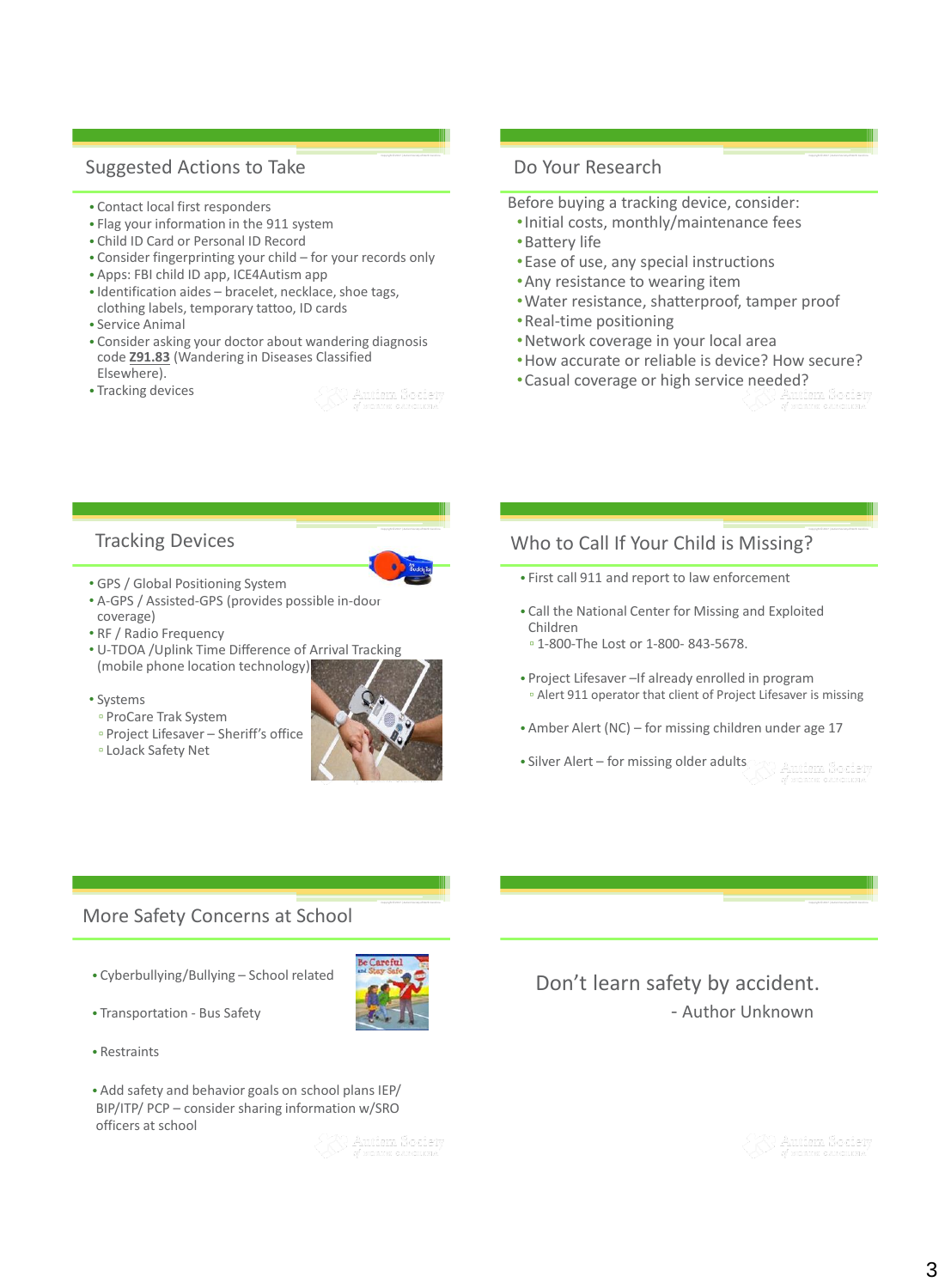## 911



- •Able to call 911 without assistance?
- •Does the person know when and when not to call 911?
- •Does the person know his/her address?
- •Does the individual know to stay on the line and not hang up until help arrives?
- •Consider Enhanced 911

# Fire Safety

- Visit first responders take opportunities to expose individual to equipment, gear, tools, personnel, sounds, lights, etc.
- Practice building tolerance to smoke alarm sounds ▫ Or consider Smoke alarm with voice recorder
- Teach what to do in case of fire- then practice
- Call 911 after you are out of home • Drop, Stop and Roll
- Does your child know how? Able to demonstrate this skill?
- Is your child able to use a fire extinguisher?
- Secure hazardous items away
- Designate where family will gather and meet
- Aware that individual may run from rescuer, once out of harm's way - may try to reenter burning building or run off



## Teach Rules If Possible

•What can your child learn?



- •Able to learn to follow written rules?
- •Safety behaviors and rules practice across general settings
- •Add safety goals in student's Individualized Educational Plan (IEP) and Personal Care Plan (PCP)



## Social Skills

- •Bathroom etiquette
- •Friendships
- •Dating and Relationships
- •Self Disclosure
- •How to respond appropriately to police officers

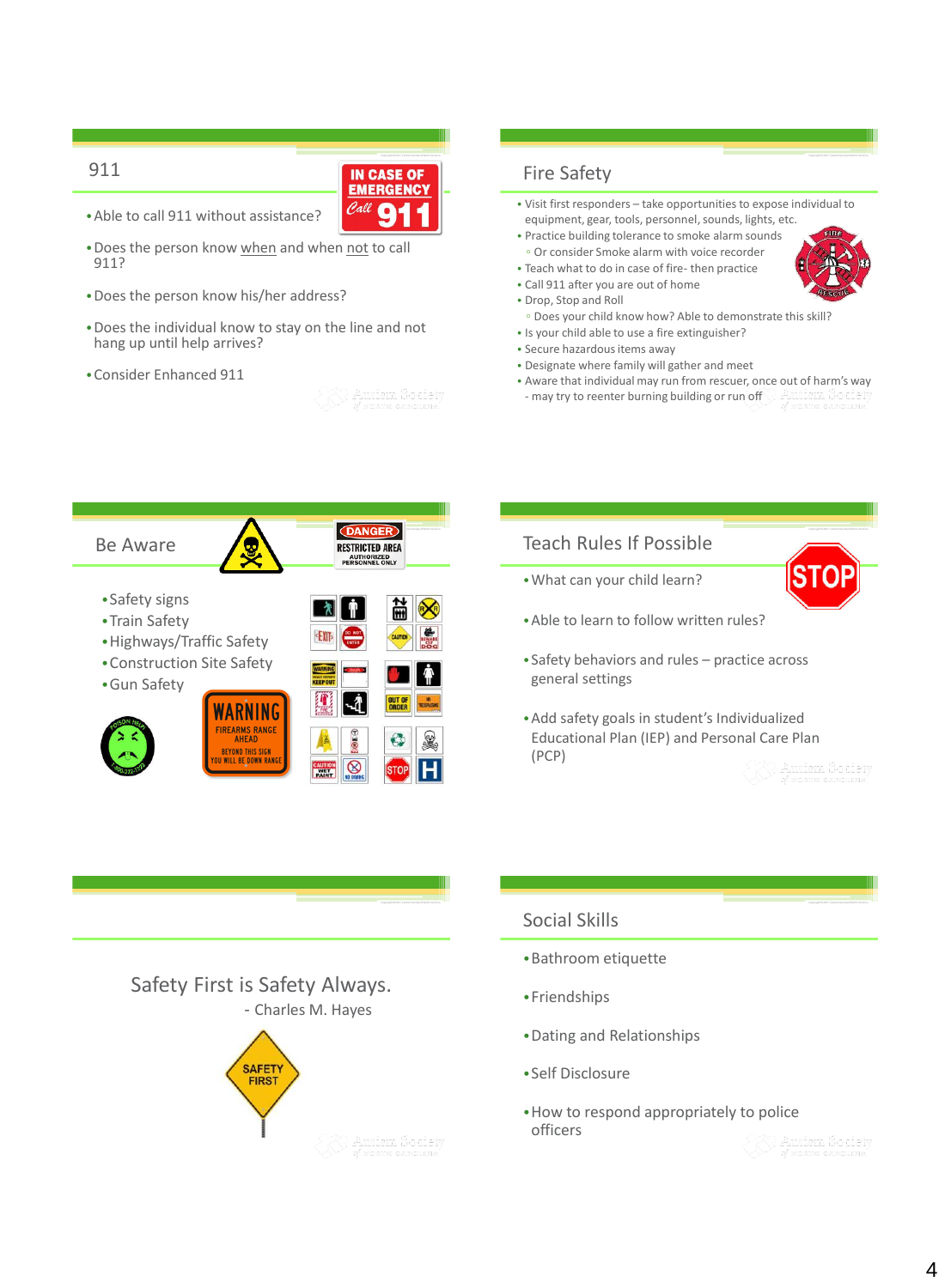## Law Enforcement



#### •Family may delay calling during episode of wandering/elopement for fear of arrest.

- •Behaviors may seem suspicious
- •Lack of sense of danger and lack of "street smarts" may lead to encounter w/law enforcement.
- •Interaction w/police, first responder, individuals associated with court may be misunderstood.

## Before an encounter with law enforcement:

- •Discuss the possible risks with people you trust
- •Discuss and practice what to do if stopped by law enforcement.
- •Develop a disclosure handout
- •Develop a personal plan how to use that handout
- •Do you understand your rights?
- •Different situations will require different level of assistance and follow-up
- Remember law enforcement officials follow rigid guidelines and protocol
- The judicial system is flexible although mandatory sentencing may apply in some cases.

## When engaging law enforcement:

- Keep calm
- •Do not attempt to flee or escape
- Keep hands in view
- •Do not make any sudden movements
- •Do not pass behind officer
- •Do not touch an officer, his badge or his equipment
- •Obtain permission first before reaching into pocket, wallet, car glove box for handout/ID card about disability – practice how to safely retrieve card for officer
- Ask officer to contact an advocate/family member/friend to help you get through interview process – if you are the victim or trying to report a crime.

# Internet Safety

- Monitor online activities and behavior.
- •Have clear, visual internet safety rules that you have agreed to – then post near the computer .
- Revisit rules what's allowed online, rules about sharing personal information or photos.
- •Negotiate an internet use contract
- Check with your ISP on safeguards

## Social Media Outlets and Issues

- •Cyberbullying
- •Pornography web sites
- •Facebook
- •IM –Instant Messaging
- •Twitter
- •Chat Rooms
- •Blogs
- •Texting





### Chat Lingo Examples:

| $\cdot$ A/S/L? | Age, Sex, Location                  |
|----------------|-------------------------------------|
| $\bullet$ AG   | <b>Anything Goes</b>                |
| $\cdot$ PAL    | Parents Are Listening               |
| $-LOL$         | Laughing Out Loud                   |
| $\cdot$ PAW    | Parents Are Watching                |
| $\cdot$ RU     | Are You?                            |
| $\bullet$ WTGP | Want to Go Private?                 |
| $\bullet$ TTYI | Talk to You Later                   |
| $\cdot$ W/E    | Whatever                            |
| $-H&K$         | Hug and Kiss                        |
| $\cdot$ ILY    | I Love You                          |
| • GAL          | Get a Life<br><b>SAY)</b> Americans |
|                |                                     |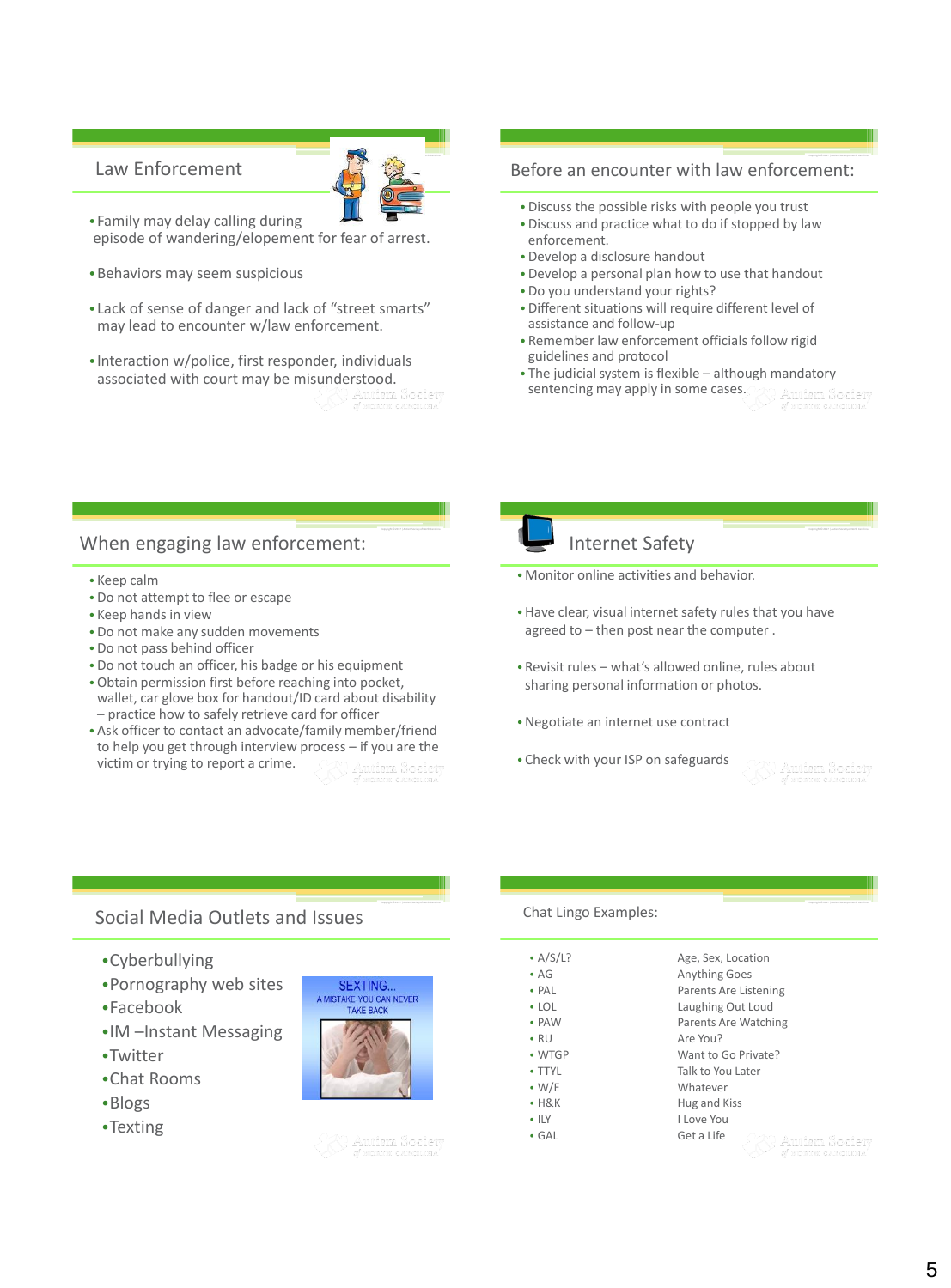

# Sexuality and Safety Issues/Risks

Display of inappropriate behaviors by individuals with disabilities

- Age
- Lack of education and awareness
- Does individual understand when/where/whom appropriate to share or ask about personal information.
- Lack of understanding of what is considered appropriate sexual behavior, boundaries, etc.
- Lack of opportunity for appropriate sexual expression
- Lack of opportunities for privacy
- Lack of awareness of what is bullying/abusive behaviors may not recognize perpetrator's behaviors as such at time of incidents

## Water Safety

### •Hot water

- •Pool, Hot Tub, Spa Safety ▫Model safe behavior ▫ Pool alarms or covers
- •Beach ▫ Rip currents
- •Boat Safety ▫Wear life jackets secured

## Weather or Other Natural Disasters

- •Does your child understand warning signs for severe weather?
- •Alerts
- •Plan for possible disasters in your geographical area.

**CHECKLIS** 

- •Do you have an evacuation plan?
- •Communicate plan to family/friends •Disaster kit
- •Shelters? Which ones are available and accessible? For special needs individuals, for pets, etc.

A ship in harbor is safe, but that is not what ships are built for. - John A. Shedd

Copyright Copyright Carolina Carolina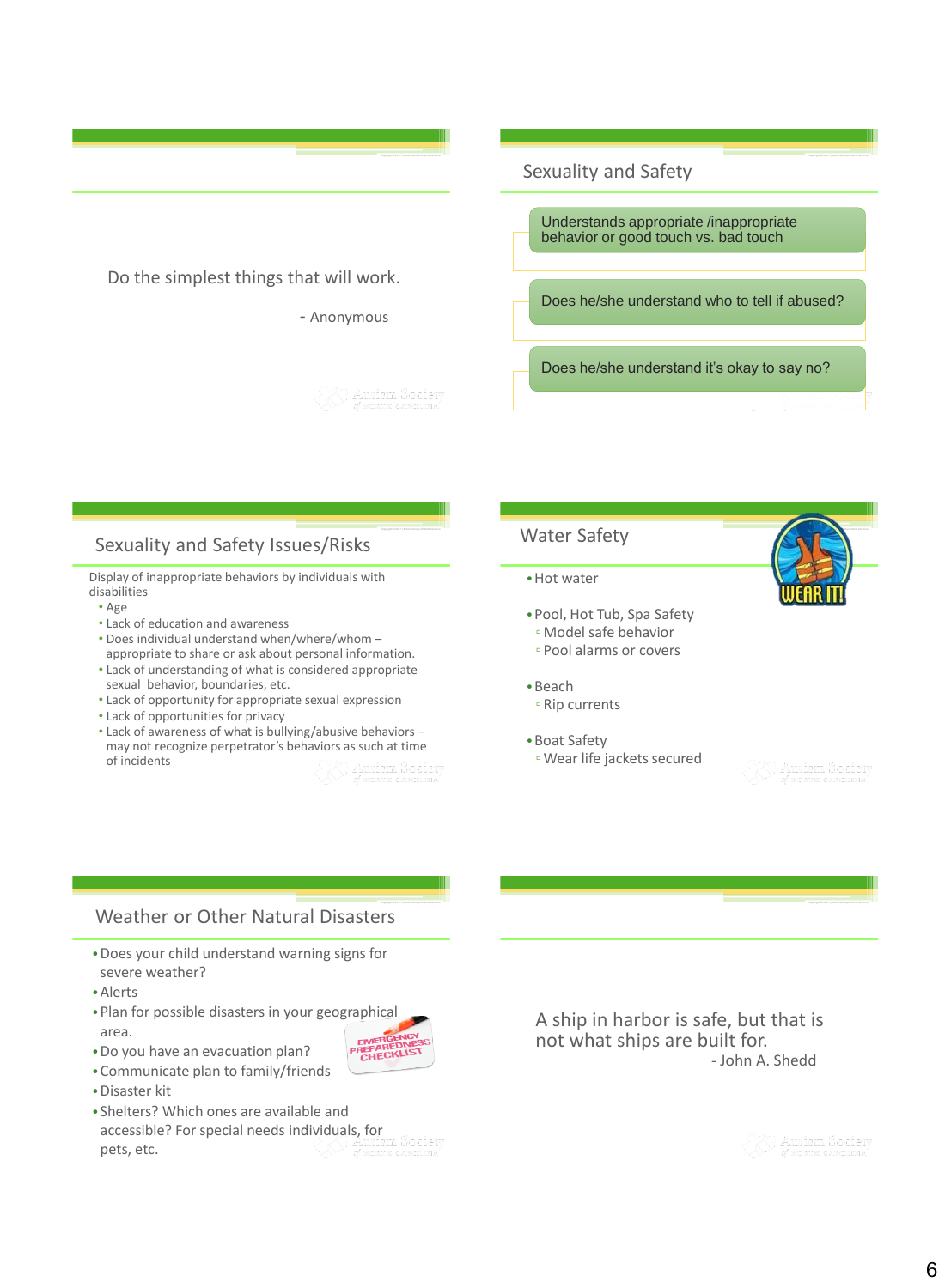- •Be Prepared! Have a Plan!
- •Anticipate potential issues or situations that might present challenge or danger.
- •Can you explain how the disability affects your child? What if you are panicking?
- •Don't be isolated; decide what to tell *trusted* neighbors and share

# Be Proactive: **Build Awareness - Education**

#### Educate Community When Possible:

- Decide who to inform and how much to disclose
- Consider visit w/child or take photo
- **Refer to ASNC for** training specific to autism.

### Consider Visiting:

- Neighbors
- Owners of businesses you frequent w/child
- School,Day care,Camp site personnel
- **Providers of local law** enforcement, fire, and emergency service

## Emergency Plan



•Do you have a written emergency plan? Is the plan accessible?

- •Keep up-to-date records/data/phone contacts
- •During a crisis who will you call on for support?
- •Have you reviewed your emergency plan?
- •Have you shared your plan with others?

# Emergency Plan

- Consider how someone else will identify your child
- •How will you effectively communicate to those assisting you in an emergency how the disability/ specific needs affects your individual?
	- Consider Language verbal or non-verbal
	- Sensory issues
	- Medical issues
	- Describe possible distractions objects of interest or anxiety
	- What are favorite toys, songs, foods
	- Do they RF tracking device number?

# Prevention - Prepare Your Child

- •Social stories
- •Visual rules posted
- •Attempt new skills/activity when individual is calm
- •Teach resiliency
- •Teach self advocacy skills
- •Teach it's okay to react say no make noise, yell or scream if in danger
- •Teach who to self disclose to, when and how
- •Teach calming strategies

# Strategies for Safety



- Develop and maintain routines
- Model good communication.
- Encourage and practice communication across different settings.
- •ICE your Phone In Case of Emergency ▫ ICE4Autism – available app
- Establish safety zones
- Consider placing decal on car window, information in car glove box or wallet
- Consider having child fingerprinted for your records only • Visit with First Responders – Build relationship with local Police/Fire/EMS
- Swim lessons last lesson with clothes on